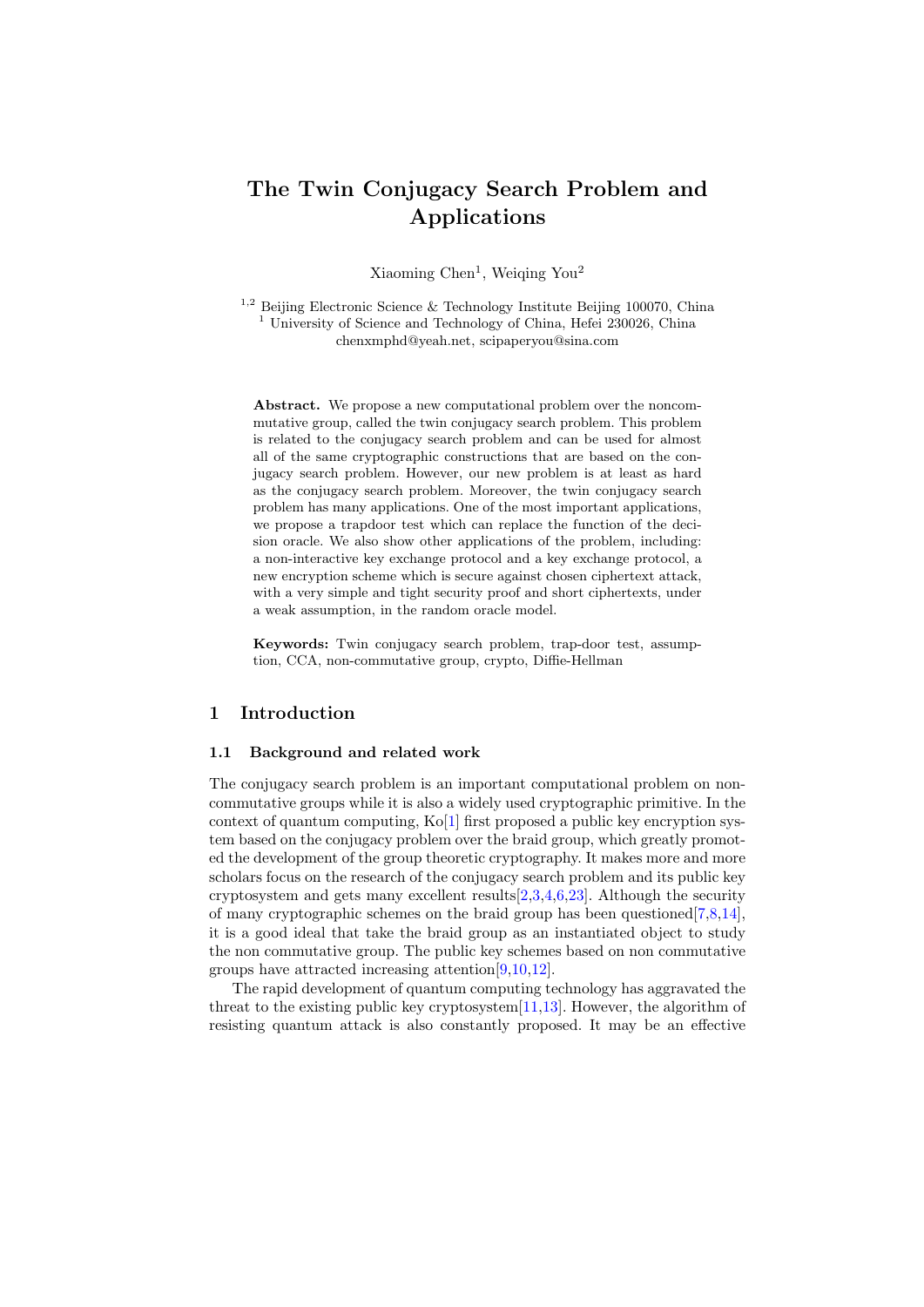method to find the anti quantum attack algorithm on the non commutative group. As one of the difficult problems on the noncommutative group, the conjugacy search problem is very suitable for designing public key cryptosystems. In recent years, many good papers have been put forward [\[15,](#page-11-12)[16,](#page-11-13)[17\]](#page-11-14).

Recently, inspired by David Cash et al. [\[18\]](#page-11-15), we found that the conjugacy search problem has very similar with the Diffie-Hellman problem, due to space constraints, we must defer the details of the theory.

## 1.2 The Diffie-Hellman problem and the Conjugacy Search problem

To illustrate the similarities between Diffie-Hellman problem and conjugacy search problem more intuitively, we show that:

## Hashed-ElGamal Encryption Scheme Based on Diffie-Hellman Problem.[\[20\]](#page-12-1)

This public key encryption scheme makes use of a group G of prime order q with generator  $q \in G$ , a sysmmetric cipher  $(E, D)$ , and a hash function H. Assume that K is a security parameter, the  $GenKey<sub>DH</sub>(K)$  is a key generator of this scheme. The secret key x is a random integer in  $Z_q$ , then the public key  $X = g^x$  mod q can be computed. For the sake of simplicity, the following procedure omits the operation: mod q.

$$
KeyGen^{DH-hElG}(K):
$$
  
\n
$$
(x, g, X) \leftarrow GenKey_{DH}(K);
$$
  
\n
$$
pk = (g, X), sk = x, \text{ where } X = g^x.
$$
  
\n
$$
E_{pk}(m): \text{ (the plaintext is } m.)
$$
  
\n
$$
y \leftarrow_R Z_q, Y = g^y, Z = X^y, k = H(Y, Z), c = E_k(m);
$$
  
\noutput  $(Y, c).$   
\n
$$
\underline{D_{sk}(Y, c)}: \text{ (the ciphertext is } (Y, c))
$$
  
\n
$$
Z = Y^x, k = H(Y, Z), m = D_k(c);
$$
  
\noutput  $m.$ 

The ElGamal scheme[\[19\]](#page-11-16) based on the Diffie-Hellman problem is a great discovery in public key cryptography. The research in this aspect is more mature than the ElGamal scheme based on the conjugacy search problem. For the sake of conciseness, we simplify the Hashed-ElGamal Encryption Scheme[\[20\]](#page-12-1) to DH-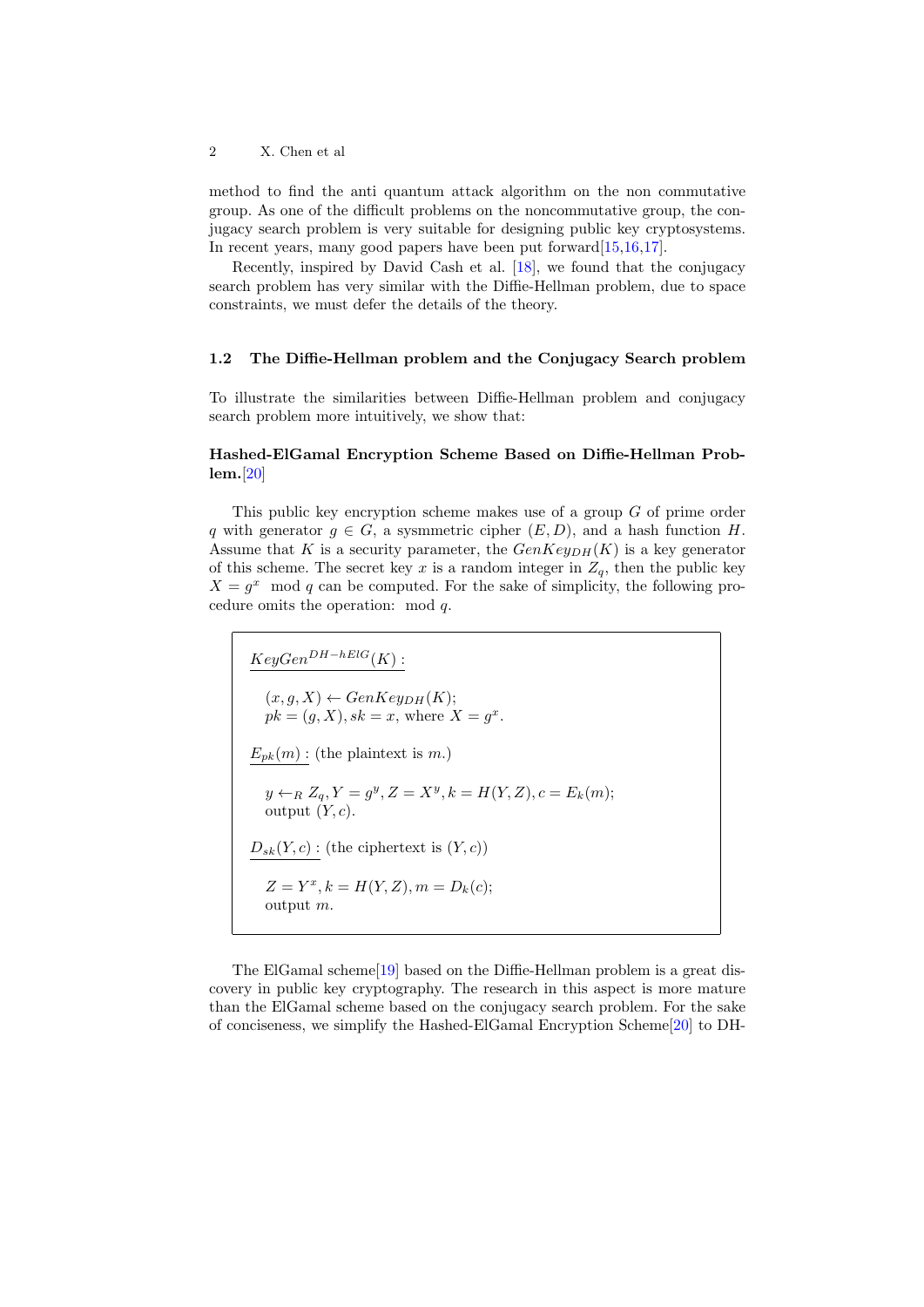hElG.

# Hashed-ElGamal Encryption Scheme Based on Conjugacy Search Problem[\[5\]](#page-11-17)

This public key encryption scheme makes use of a non commutative group  $B_{l+r}$  and two exchangeable subegroup  $LB_l, RB_r$ , a sysmmetric cipher  $(E, D)$ , and a hash function H. Assume that K is a security parameter, the  $GenKeyCSP(K)$ is a key generator of this scheme. The secret key  $x$  is a random element in  $LB_l$ , choose a sufficiently complicated element g in  $B_{l+r}$ , then the public key  $X = xgx^{-1}$  can be computed.

 $KeyGen^{CSP-hElG}(K)$ :  $(x, g, X) \leftarrow GenKey_{CSP}(K);$  $pk = (g, X), sk = x, where X = xgx^{-1}.$  $E_{pk}(m)$ :  $y \leftarrow_R R B_r, Y = ygy^{-1}, Z = yXy^{-1}, k = H(Y, Z), c = E_k(m);$ output  $(Y, c)$ .  $D_{sk}(Y, c)$ :  $Z = xYx^{-1}, k = H(Y, Z), m = D_k(c);$ output m.

With the appropriate modification of the algorithm proposed by  $K_0[1]$  $K_0[1]$ , we get the Hashed-ElGamal Encryption Scheme based on the conjugacy search problem and simplify it to CSP-hElGamal.

Formally, there are many similarities between DH-hElG and CSP-hElG, and the main difference lies in the computational characteristics of groups. David proposed a new computational problem called the twin Diffie-Hellman problem, and its applications[\[18\]](#page-11-15), it has solved important problems on the security proofs of the Diffie-Hellman problem. Their results are very useful and amazing. In-spired by the work of David Cash et al. [\[18\]](#page-11-15), we find some new properties of the conjugacy search problem on the noncommutative group.

#### 1.3 Our result

In order to describe our work more succinctly, the braid group is used as the implementation group of this theory, but all of our results can be applied to any non commutative group, as long as two exchangeable subgroups are contained in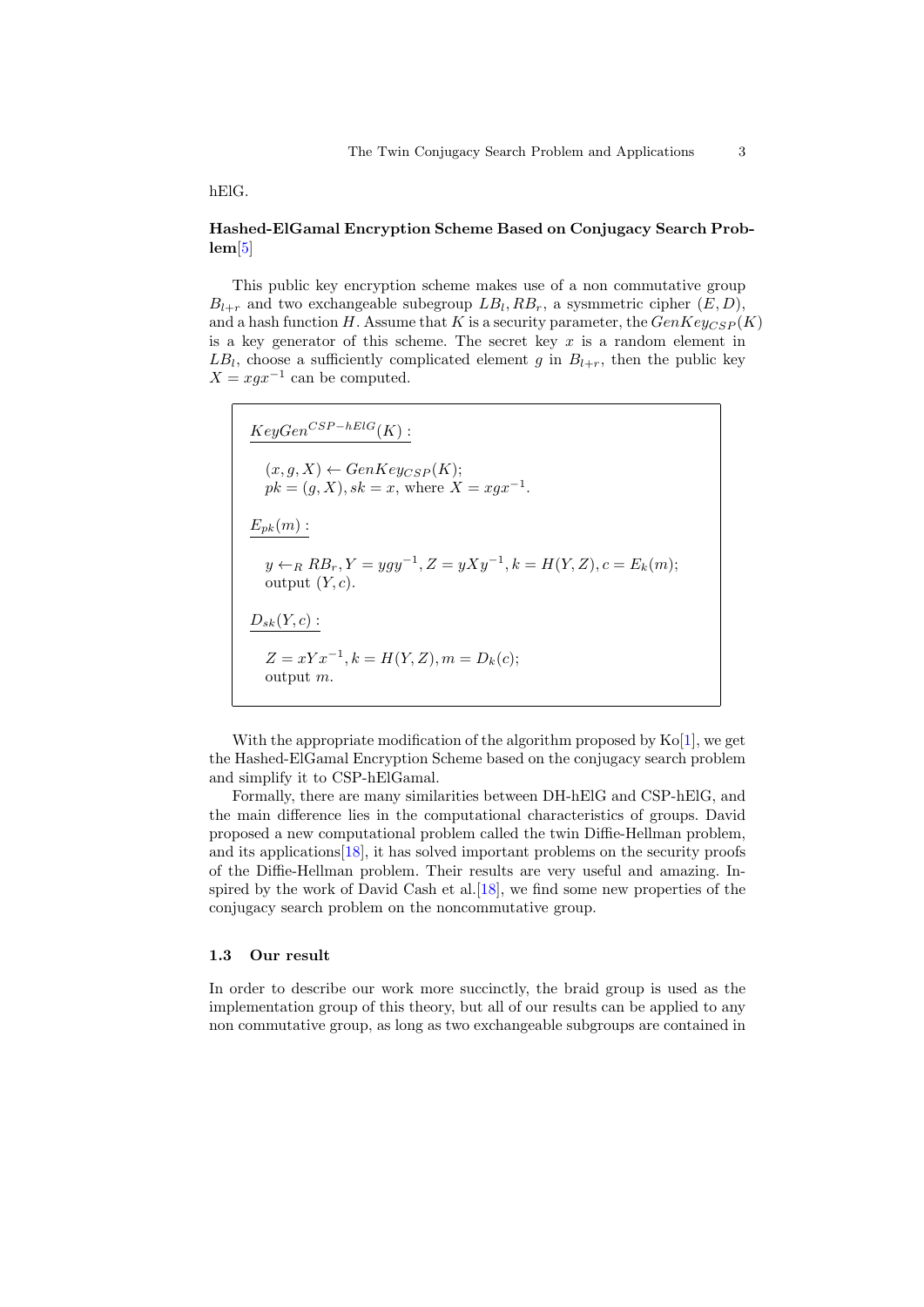the group and the conjugacy search problem is difficult over it. In this paper, for the first time, we define several security assumptions related to the conjugacy search problem, and analyze the security of the CSP-hElG scheme under each security assumptions. The main results are as follow:

- 1. We propose a new computation problem called the twin conjugacy search problem, and prove that it is at least as hard as the ordinary conjugacy search problem. In addition, the twin conjugacy search problem is hard, even given access to a corresponding decision oracle, assuming the ordinary conjugacy search problem (without any oracles) is hard.
- 2. We show a trapdoor test based on the twin conjugacy search problem, and it can simulate the function of a decision oracle.
- 3. A non-interactive key exchange protocol and a key exchange protocol based on the new problem are proposed, and we present a new public key encryption scheme which is secure against chosen ciphertext attack.

## 2 Preliminaries

Braid group is a typical non-commutative group, it is an important way that using braid group as an implementation tool to explore cryptography algorithm on non commutative group. There are many studies on the braid group and the theory of cryptography[\[21,](#page-12-2)[22\]](#page-12-3). However, this paper only takes it as a implementation tool, and we no longer spend too much space on the braid group. At the same time, the reader does not have to fall into complex group theory. What we have to explain is:

Define  $B_n$  as a *n*-braid group generated by  $\sigma_1, \sigma_2, \cdots, \sigma_{n-1}$ , and following the relations:

$$
\begin{cases} \sigma_i \sigma_j \sigma_i = \sigma_j \sigma_i \sigma_j & \text{if } |i - j| = 1 \\ \sigma_i \sigma_j = \sigma_j \sigma_i & \text{if } |i - j| > 2 \end{cases}
$$

Let  $LB_l$  be the left subgroup of  $B_n$ , and let  $RB_r$  be the right subgroup of  $B_n$ , the following algebraic operations need to be noted

$$
\forall x \in LB_l, \forall y \in RB_r, then \quad xy = yx
$$

Conjugacy search problem is a very important computational problem in non-commutative group. It is to be known that the problem is hard on the braid  $group[9,10]$  $group[9,10]$  $group[9,10]$ . Describe the following

Conjugacy Search Problem (CSP)  $(g, X) \in B_n \times B_n$ , find  $x \in B_n$  such that  $X = xgx^{-1}$ 

Compared with other groups, braid group has richer connotations and algebraic properties. However, the braid group is not necessary for our theory, and it is just for the conciseness of the narrative. In fact, our theory can be extended to any noncommutative group as long as two exchangeable subgroups are contained in the group and the conjugacy search problem is difficult over it.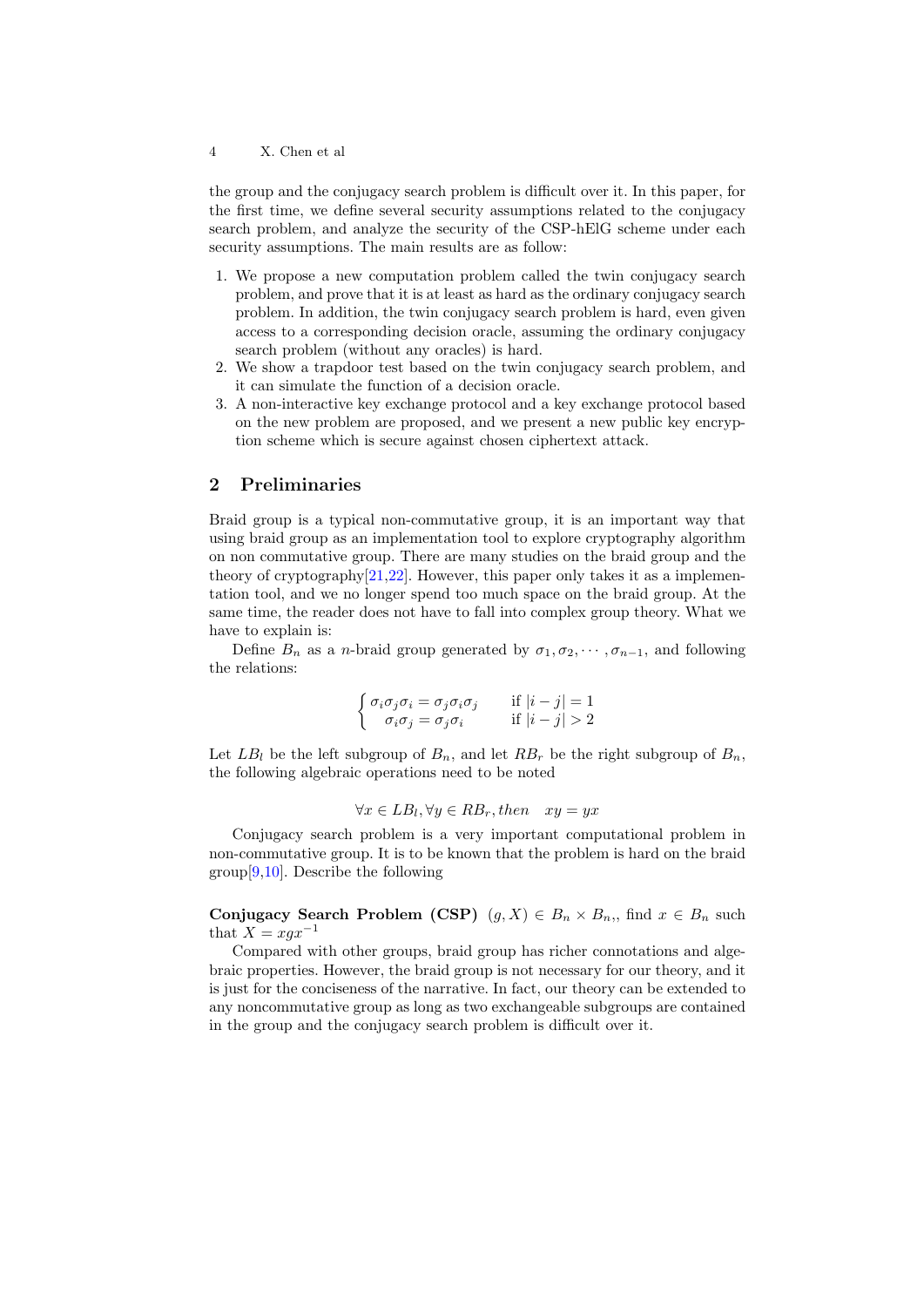### 3 Security Assumptions

The security of public key cryptography rely on the security assumptions related to a difficult problem. Here are some security assumptions associated with the conjugate problem.

The Computional Conjugacy Search Assumption(The CCS Assumption): We assume that it is hard to compute  $Z$ , given the values  $X$  and  $Y$  in braid group  $B_{l+r}$ . Define  $z := ccs(X, Y)$ , where  $X = xgx^{-1}, Y = ygy^{-1}, Z =$  $xyg(xy)^{-1}$ 

Ko et al proposed a new public-key cryptosystem based on the braid group, we make some improvements to it, and name it as the conjugacy search encryption scheme(the CS encryption schme), that is, the CSP-hElG Scheme in the introduction.

The CS encryption scheme: (Enc,Dec) is a pair of symmetric key encryption algorithms while H is a hash function,  $H: B_{l+r} \to \{0,1\}^{l(k)}, l(k)$  is a security parameter. g is an element in  $B_{l+r}$ .

- 1. KeyGeneration Choose a random element x in  $LB_l$ , compute  $X = xgx^{-1}$ , then the public key is  $(X, g)$ , while the private key is  $(x, g)$ .
- 2. **Encryption** For cipher message  $m \in B_{l+r}$ , one chooses a random element y in  $RB_r$ , computes  $Y = ygy^{-1}, Z = yXy^{-1}, k = H(Y, Z), c = Enc_k(m)$ . The ciphertext is  $(Y, c)$ .
- 3. Decryption Decipher gets the target ciphertext  $(Y, c)$ , computes  $Z = xYx^{-1}$ ,  $k =$  $H(Y, Z), m = Dec_k(c).$

It has been proved that the CS encryption scheme is secure against chosen plaintext attack. However, the CCS assumption is not sufficient to establish the security of chosen ciphertext attack, even the  $H$  is a random oracle. To illustrate the problem, an adversary selects group elements  $\hat{Y}, \hat{Z}$  randomly, to encrypt a message m, compute  $\hat{k} = H(\hat{Y}, \hat{Z})$ , and  $\hat{c} = Enc_{\hat{k}}(\hat{m})$ . Futher, assume that the adversary gives the ciphertext  $\hat{Y}, \hat{c}$  to a decryption oracle obtaining the decryption m. It is easy to judge the equation  $\hat{Z} \stackrel{?}{=} H(X, \hat{Y})$  through the equation  $m \stackrel{?}{=} \hat{m}$ . So, for random elements  $\hat{Y}, \hat{Z}$ , the adversary can answer  $\hat{Z} \stackrel{?}{=} \cos(X, \hat{Y})$ through the decryption oracle. In general, the adversary would not be able to efficiently answer such questions of the form 'is  $\hat{Z} \stackrel{?}{=} \cos(X, \hat{Y})$ ' on his own, and so the decryption oracle is leaking some information about that secret key  $x$ which could conceivably be used to break the encryption scheme[\[18\]](#page-11-15).

In fact, when the adversary get a decryption oracle, what he need to do is compute  $ccs(X,Y)$ , after answering questions of the form 'is  $\hat{Z} \stackrel{?}{=} ccs(X,\hat{Y})'$ many times. Thus, we need a stronger assumption to ensure the security of Chosen-Ciphertext Attack(CCA).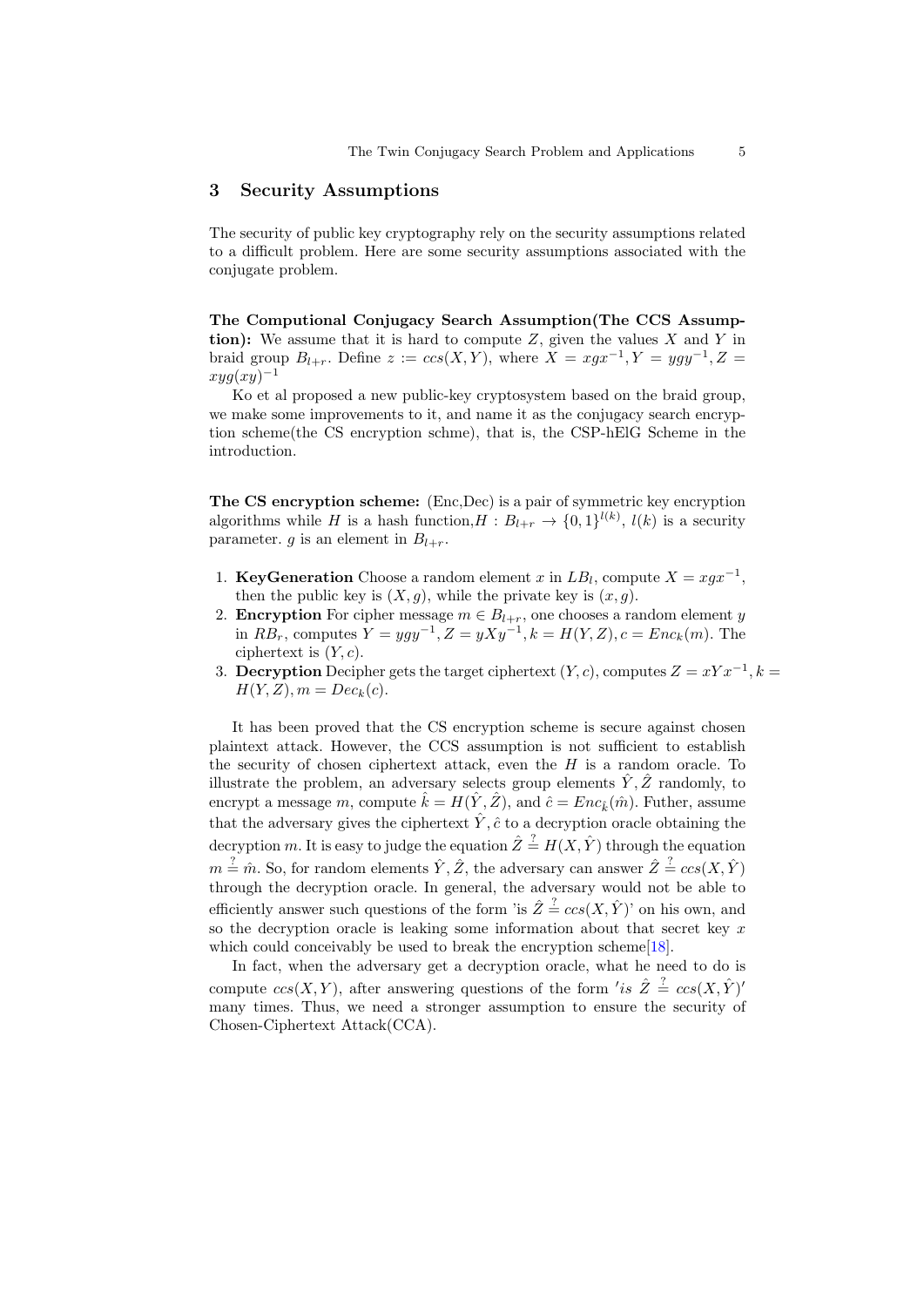The Strong CCS Assumption: We assume that it is hard to compute  $\operatorname{css}(X, Y)$ , given random  $X, Y$  in  $B_{l+r}$ , along with access to a decision oracle for the predicate  $ccsp(X, \cdot, \cdot)$ , which on input  $(\hat{Y}, \hat{Z})$ , returns  $ccsp(X, \hat{Y}, \hat{Z})$ , define the predicate

$$
ccsp(X, \hat{Y}, \hat{Z}) := ccs(X, \hat{Y}) \stackrel{?}{=} \hat{Z}
$$

It is not difficult to prove that the CS encryption scheme is secure against chosen ciphertext attack when the  $H$  is modeled as a random oracle, under the strong CCS assumption and if the underlysing symmetric cipher  $(Enc, Dec)$  is itself secure against chosen ciphertext attack[\[5\]](#page-11-17).

Compare to the CCS assumption, the Strong CCS assumption is too stronger. In genral, the weaker the assumption, the more secure the algorithm is, and the results are more rigorous. To get CCA security under the CCS assumption, we propose a new computational problem:

The Twin Conjugacy Search Problem(the twin CSP):  $(g, X_1, X_2) \in$  $B_n \times B_n \times B_n$ , find  $x_1, x_2 \in B_n$  such that  $X_1 = x_1 g x_1^{-1}$ ,  $X_1 = x_1 g x_1^{-1}$ .

Like the CS encryption scheme, we propose a new encryption scheme based on the twin conjugacy search problem.

The Twin CS encryption scheme: (Enc,Dec) is a pair of symmetric key encryption algorithms while H is a hash function, $H: B_{l+r} \to \{0,1\}^{l(k)}, l(k)$  is a security parameter. g is an element in  $B_{l+r}$ .

- 1. KeyGeneration Choose random elements  $x_1, x_2$  in  $LB_l$ , compute  $X_1 =$  $x_1gx_1^{-1}$ ,  $X_2 = x_2gx_2^{-1}$ , then the public key is  $(X_1, X_2, g)$ , while the private key is  $(x_1, x_2)$ .
- 2. **Encryption** For cipher message  $m \in B_{l+r}$ , one chooses a random element y in  $RB_r$ , computes  $Y = ygy^{-1}, Z_1 = yX_1y^{-1}, Z_2 = yX_2y^{-1}, k =$  $H(Y, Z), c = Enc_k(m)$ . The ciphertext is  $(Y, c)$ .
- 3. Decryption Decipher gets the target ciphertext  $(Y, c)$ , computes  $Z_1$  =  $x_1 Y x_1^{-1}, Z_2 = x_2 Y x_2^{-1}, k = H(Y, Z), m = Dec_k(c).$

Like the conjugacy search problem, we present the security assumption related the twin conjugacy search problem.

The Twin Computational Conjugacy Search Assumption (The twin CCS assumption): Suppose that it is hard to compute  $Z_1, Z_2$  in braid group  $B_{l+r}$ , given the values  $X_1, X_2, Y$  in braid group  $B_{l+r}$ . Define

$$
(Z_1, Z_2) := 2ccs(X_1, X_2, Y) = (ccs(X_1, Y), ccs(X_2, Y))
$$

where

$$
X_1 = x_1 g x_1^{-1}, X_2 = x_2 g x_2^{-1}, Y = y g y^{-1}, Z_1 = (x_1 y) g (x_1 y)^{-1}, Z_2 = (x_2 y) g (x_2 y)^{-1}
$$

In addition, we can present a stronger assumpution.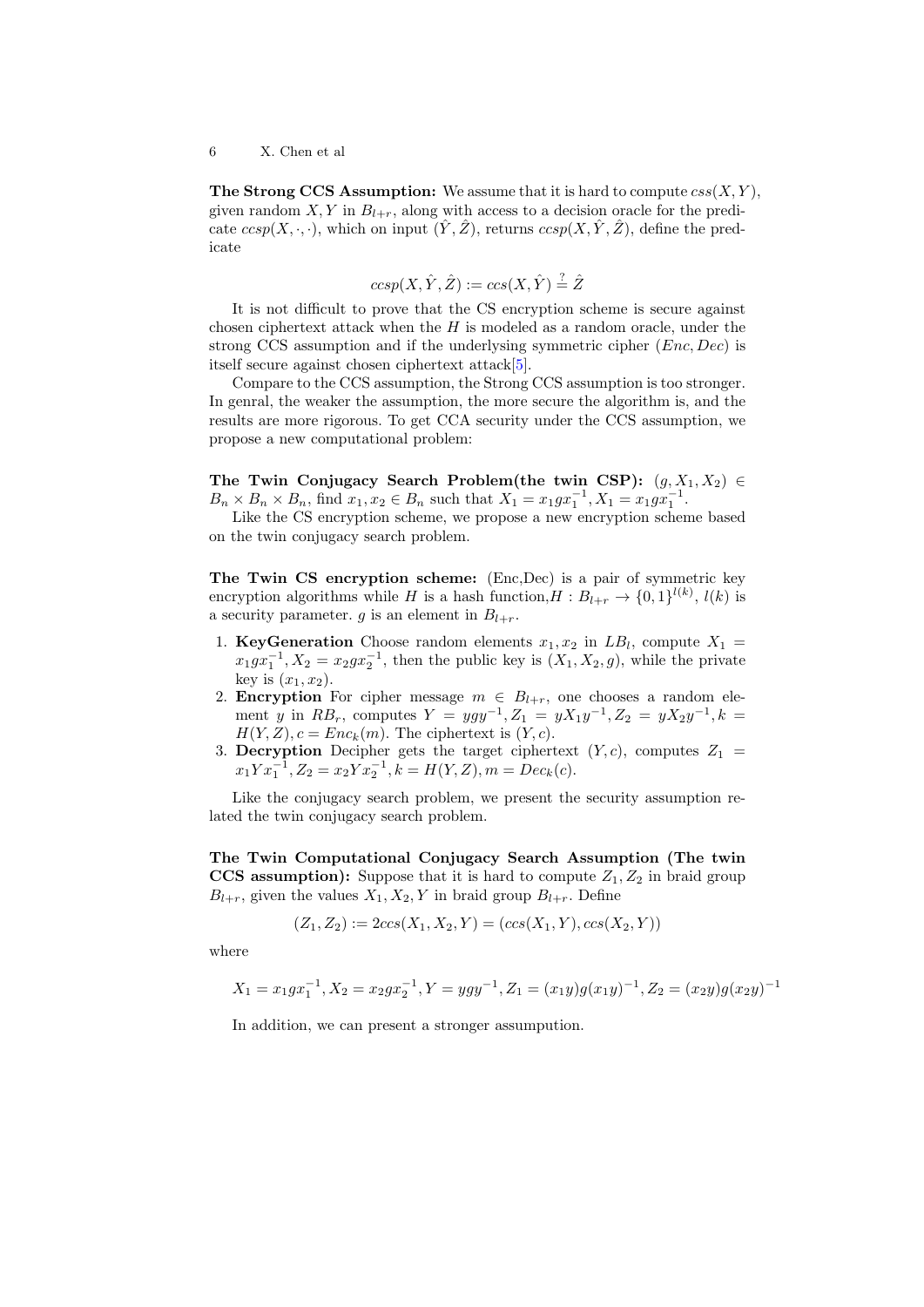The Strong Twin Computational Conjugacy Search Assumption (The **Strong Twin CCS assumption):** Suppose that it is hard to compute  $2ccs(X_1, ...)$  $X_2, Y$ , given the values  $X_1, X_2, Y$  in braid group  $B_{l+r}$ , along with access to a decision oracle for the predicate  $ccsp(X_1, X_2, \cdot, \cdot, \cdot)$ , which on input  $\hat{Y}, \hat{Z_1}, \hat{Z_2}$ , returns  $2ccsp(X_1, X_2, \hat{Y}, \hat{Z_1}, \hat{Z_2})$ . Define the predicate

$$
2ccsp(X_1, X_2, \hat{Y}, \hat{Z_1}, \hat{Z_2}) := (ccs(X_1, Y), ccs(X_2, Y)) = (Z_1, Z_2)
$$

It's easy to know that the twin CS encryption scheme is secure against chosen ciphertext attack when the  $H$  is modeled as a random oracle, under the strong twin CCS assumption and if the underlysing symmetric cipher (*Enc*, *Dec*) is itself secure against chosen ciphertext attack.

Above all, we propose two encryption schemes and four kinds of security assumptions related to the conjugate problem over the braid group. Next we'll discuss the relationships of each assumption, and the security of the twin CS encryption scheme. One of our main results is the following:

Theorem 1. The CCS assumption holds if and only if the strong twin CCS assumption holds.

It is not hard to see that the twin strong CCS assumption implies the CCS assumption, while the non-trivial direction to prove is that the CCS assumption implies the strong twin CCS assumption. However, we need to defer the proof of Theorem 1 to save space.

# 4 A Trapdoor Test and a Proof of Theorem 1

In the following, we will propose another one of our results: trapdoor test theorem. Our theory is largely inspired by David[\[18\]](#page-11-15). David et al proposed the twin Diffie-Hellman problem and a trapdoor test over general cyclic group, their works are amazing, and it has greatly promoted the development of provable security theory. However, our theory is based on the conjugacy search problem over the non-commutative group. We emphasize

**Lemma**  $\forall x, y \in B_n$ , Remember  $xy^{-1}$  as  $\frac{x}{y}$ ,  $\forall r \in B_n$ , then

$$
r(\frac{x}{y})r^{-1} = \frac{rxr^{-1}}{ryr^{-1}}
$$

proof :

$$
\frac{rxr^{-1}}{ryr^{-1}} = rxr^{-1} \cdot (ryr^{-1}) = r(xy^{-1})r^{-1} = r\frac{x}{y}r^{-1}
$$

Now, we propose the main theory: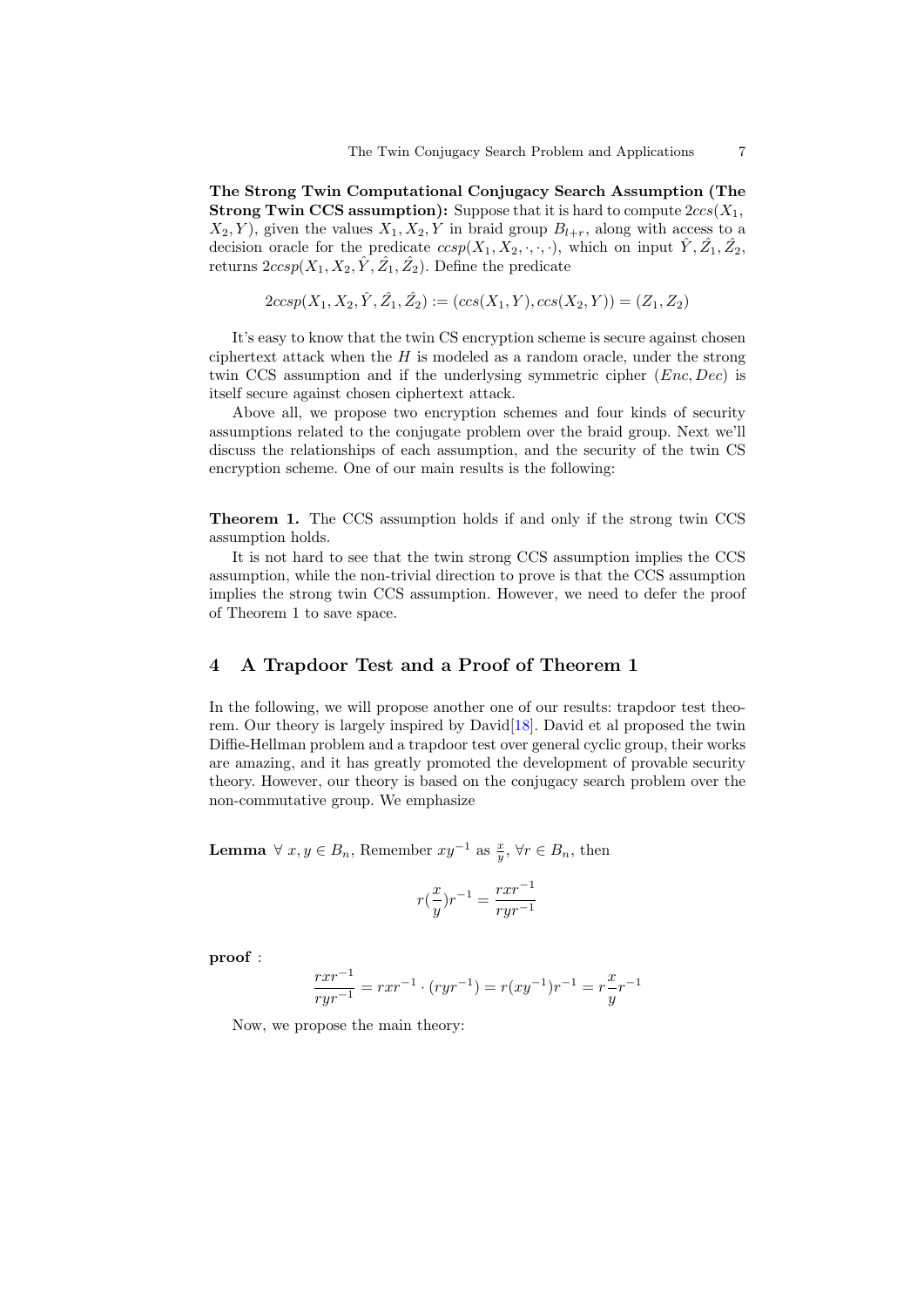**Theorem 2 (Trapdoor Test).** Let  $B_{l+r}$  be a braid group,  $RB_r$  and  $LB_l$  are right subgroup and left subgroup of the  $B_{l+r}$ , g is a random elemet on the group of  $B_{l+r}$ . Choose  $X_1 \leftarrow_R B_{l+r}, r \leftarrow_R LB_l, s \leftarrow RB_r$ , define a random variable  $X_2 = \frac{sgs^{-1}}{rX_1r^{-1}}$ , if  $\hat{Y}, \hat{Z_1}, \hat{Z_2}$  are random elements on the  $B_{l+r}$ . Then we have: (a.)  $X_2$  is uniformly distributed over  $G$ ;

(b.)  $X_1$  and  $X_2$  are independent;

(c.) if  $X_1 = x_1 g x_1^{-1}, X_2 = x_2 g x_2^{-1}, x_1, x_2 \in LR_l$ , then the probability that the truth value of

$$
\hat{Z}_2 \cdot r \hat{Z}_1 r^{-1} = s \hat{Y} s^{-1} \tag{1}
$$

does not agree with the truth value of

$$
\hat{Z}_1 = x_1 \hat{Y} x^{-1} \wedge \hat{Z}_2 = x_2 \hat{Y} x_2^{-1} \tag{2}
$$

is negligible; moreover, if (3) holds, then (2) certainly holds.

proof: Observe that

$$
X_2 = \frac{sgs^{-1}}{rX_1r^{-1}}
$$

The elements s and r are randomly selected from  $RB_r$  and  $LB_l$ , respectively, and  $X_1 \in B_{l+r}$ . It is easy to verify that  $X_2$  is uniformly distributed over  $B_{l+r}$ , and that  $X_1, X_2, r$  are mutually independent, from which  $(a.)$  and  $(b.)$  follow. To prove  $(c.)$ , condition on fixed values of  $X_1, X_2$ , suppose that  $\hat{Y} = ygy^{-1}, y \in$  $RB_r$ . If (2) holds, because of

$$
X_2 = \frac{sgs^{-1}}{rX_1r^{-1}}
$$

then

$$
yX_2y^{-1} = \frac{ysgs^{-1}y^{-1}}{yrX_1r^{-1}y^{-1}} = \frac{s\hat{Y}s^{-1}}{ryX_1y^{-1}r^{-1}}
$$

That is,

$$
s \hat{Y} s^{-1} = (y X_2 y^{-1}) (r y X_1 y^{-1} r^{-1})
$$

so

$$
\hat{Z}_2 \cdot r\hat{Z}_1 r^{-1} = (x_2 \hat{Y} x_2^{-1}) r (x_1 \hat{Y} x_1^{-1}) r^{-1}
$$
  
=  $y X_2 y^{-1} r y X_1 y^{-1} r^{-1}$   
=  $s \hat{Y} s^{-1}$ 

Thus, while (2) holds, (1) certainly holds. Conversely, if (2) does not hold, we show that (1) holds with a negligible probability. Observe that (1)

$$
s\hat{Y}s^{-1} = yX_2y^{-1} \cdot (ryX_1y^{-1}r^{-1}) = \hat{Z}_2 \cdot r\hat{Z}_1r^{-1}
$$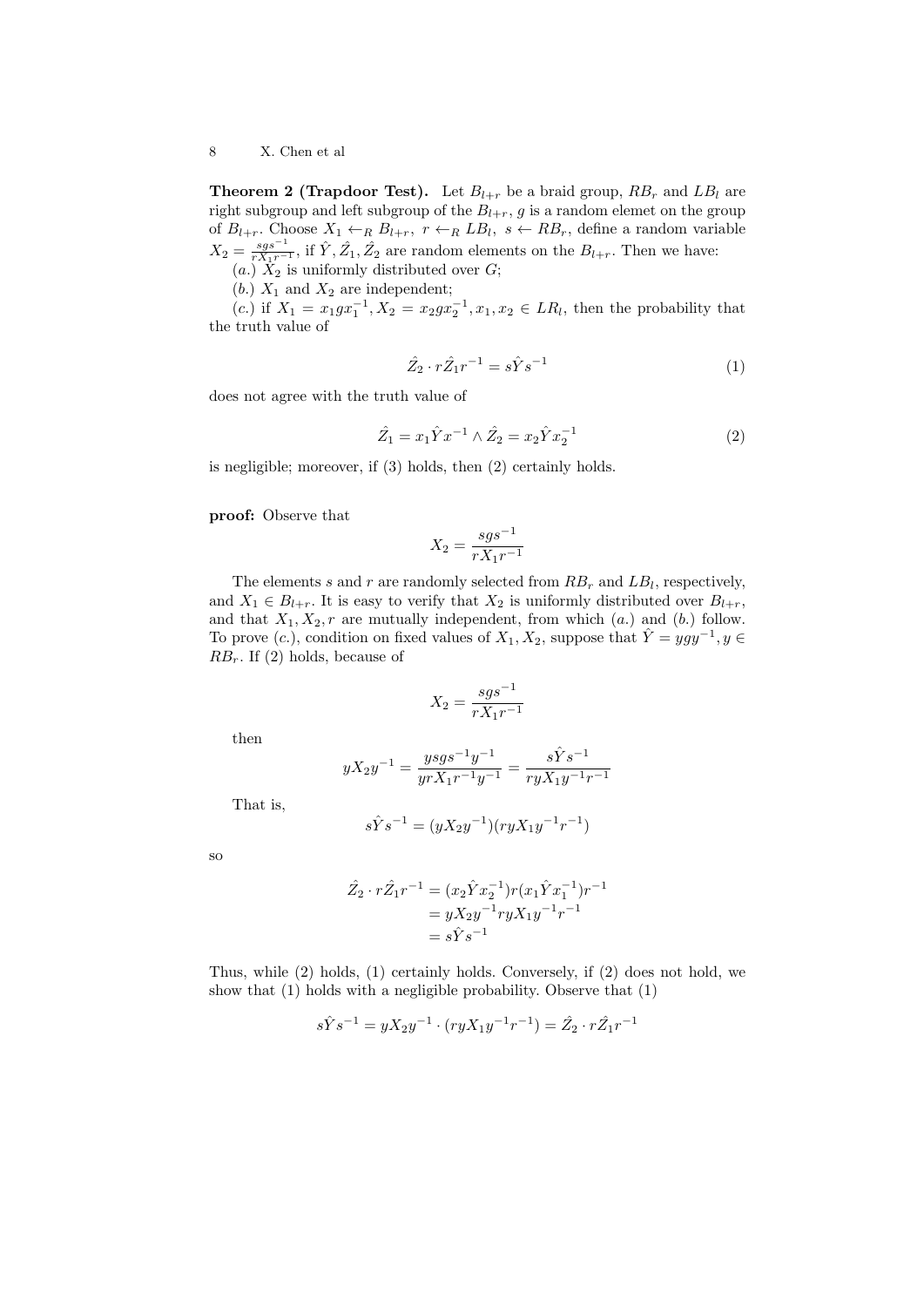So

$$
\hat{Z}_2^{-1} \cdot yX_2y^{-1} = \frac{r\hat{Z}_1r^{-1}}{ryX_1y^{-1}r^{-1}} = r\frac{\hat{Z}_1}{yX_1y^{-1}}r^{-1}
$$
(3)

It is not hard to see, if  $\hat{Z}_1 = x_1 \hat{Y} x_1^{-1}$  and  $\hat{Z}_2 \neq x_2 \hat{Y} x_2^{-1}$ , then (3) certainly does not hold. This leaves us with the case  $\hat{Z}_1 \neq x_1 \hat{Y} x_1^{-1}$ . But in the case, the right hand side of (3) is a random element of  $B_{l+r}$  since r is uniformly distributed over  $LB_l$ , but the left hand side is a fixed element of  $B_{l+r}$ . It is easy to see that the probability that selects an element from  $B_{l+r}$  to make it equal to a fixed element of  $B_{l+r}$  is negligible.

Now, we can prove the theorem 1 through the trapdoor test.

Theorem 1. The CCS assumption holds if and only if the strong twin CCS assumption holds.

Proof: The twin strong CCS assumption implies the CCS assumption obviously. To prove that the CCS assumption implies the strong twin CCS assumption. Let us define some terms:

Assume that an adversary  $B$  who attack the CCS assumption, an adversary A who attack the strong twin CCS assumption. B gets the challenge instance  $(X, Y)$  of the CCS assumption, the target is to compute  $ccs(X, Y)$ .

First, B chooses  $r \leftarrow_R LB_l$ ,  $s \leftarrow_R RB_r$ , sets

$$
X_1 = X, \ X_2 = \frac{sgs^{-1}}{rX_1r^{-1}}
$$

and gives A the challenge instance  $(X_1, X_2, Y)$ , A need to do to is compute  $(Z_1, Z_2) = 2ccs(X_1, X_2, Y).$ 

Second, A chooses  $\hat{Y}, \hat{Z}_1, \hat{Z}_2$  to query B, then B processes each decision query  $\hat{Y}, \hat{Z_1}, \hat{Z_2}$  by testing if  $\hat{Z_2} \cdot r\hat{Z_1}r^{-1} = s\hat{Y}s^{-1}$  holds.

Finally, if and when A outputs  $(Z_1, Z_2)$ , B tests if this output is correct by testing if  $Z_2 \cdot rZ_1r^- = sYs^{-1}$  holds. If this does not hold, then B outputs "failure", otherwise,  $B$  outputs  $Z_1$ . The proof is easily completed using the trapdoor test.

# 5 Key Exchange Protocol

In the following we propose a new non-interactive key exchanege protocol based on the twin conjugacy search problem.

Non-interactive Key Exchange Protocol: Suppose that Alice and Bob are the two parties of the communication,  $g$  is a random element in braid group  $B_{l+r}$ . Alice's secret key is  $(x_1, x_2), x_1, x_2 \in LB_l$  pulic key is  $(X_1, X_2)$ , where  $X_1 = x_1 g x_1^{-1}, X_2 = x_2 g x_2^{-1}$ ; Bob's secret key is  $(y_1, y_2), y_1, y_2 \in RB_r$ , public key is  $(Y_1, Y_2)$ , where  $Y_1 = y_1 gy_1^{-1}$ ,  $Y_2 = y_2 gy_2^{-1}$ . Keys which belong to Alice and Bob are authenticated by a trusted third party, they can share the key: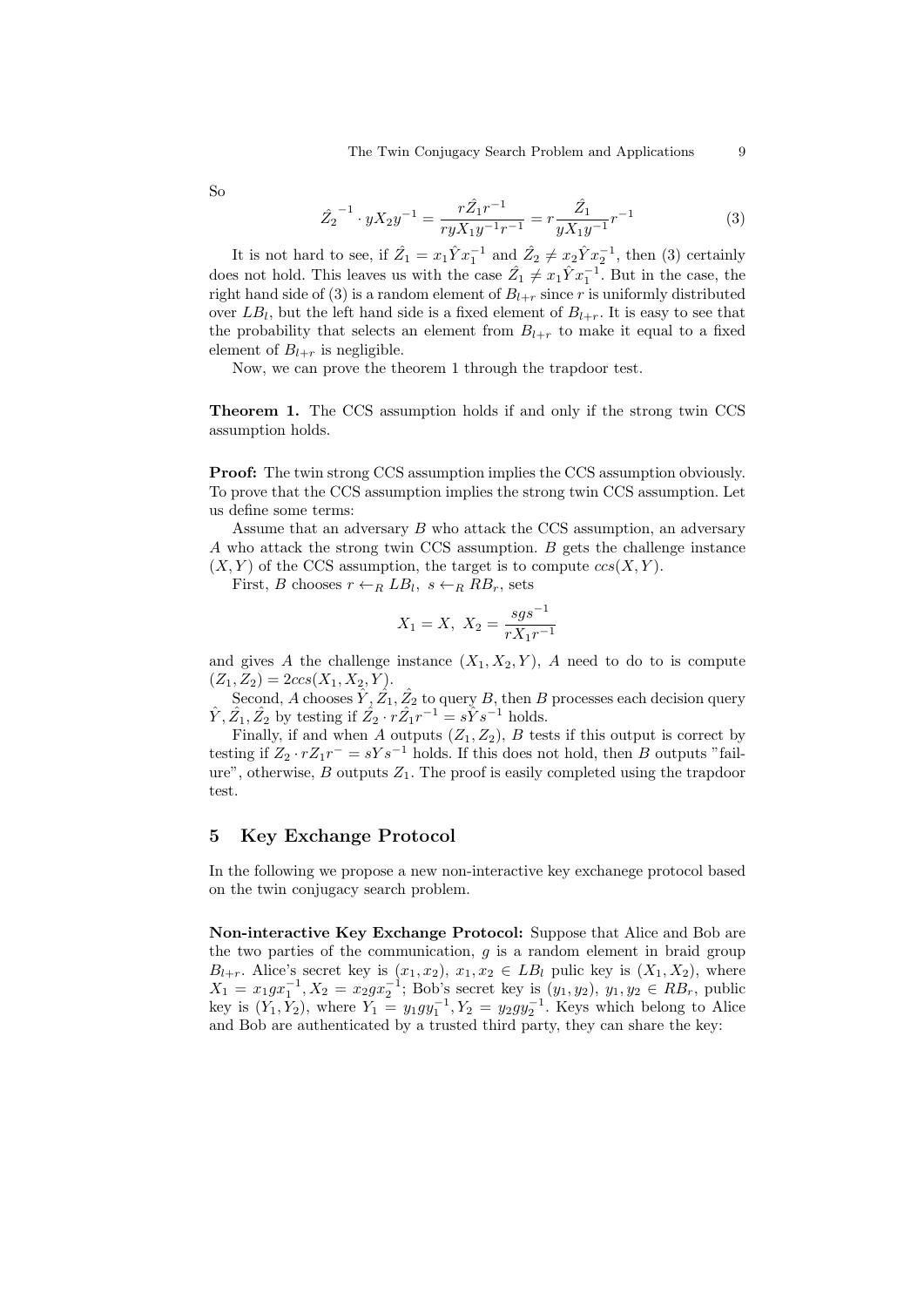- Alice compute 
$$
x_1Y_1x_1^{-1}, x_1Y_2x_1^{-1}, x_2Y_1x_2^{-1}, x_2Y_2x_2^{-1}
$$
  
- Bob compute  $y_1X_1y_1^{-1}, y_1X_2y_1^{-1}, y_2X_1y_2^{-1}, y_2X_2y_2^{-1}$ 

Because of  $ccs(X_i, Y_j) = x_i Y_j x_i^{-1} = y_j X_i y_j^{-1}, i = 1, 2; j = 1, 2$ , Alice and Bob can compute the same value through the same hash function  $H$ :

$$
k = H(ccs(X_1, Y_1), ccs(X_1, Y_2), ccs(X_2, Y_1), ccs(X_2, Y_2))
$$

Now we propose a new key agreement system:

**Key Exchange Protocol:** Assume that  $q$  is a random element in braid group  $B_{l+r}$ .

- 1. Alice chooses random secret elements  $x_1, x_2 \in LB_l$  and sends  $(X_1, X_2)$  to Bob, where  $X_1 = x_1 g x_1^{-1}$ ,  $X_2 = x_2 g x_2^{-1}$ ;
- 2. Bob chooses random secret elements  $y_1, y_2 \in LB_l$  and sends  $(Y_1, Y_2)$  to Bob, where  $Y_1 = y_1 gy_1^{-1}$ ,  $Y_2 = y_2 gy_2^{-1}$ ;
- 3. Alice receives  $X_1, X_2$  and computes  $x_1 Y_1 x_1^{-1}, x_1 Y_2 x_1^{-1}, x_2 Y_1 x_2^{-1}, x_2 Y_2 x_2^{-1}$ ;
- 4. Bob receives  $Y_1, Y_2$  and computes  $y_1 X_1 y_1^{-1}, y_1 X_2 y_1^{-1}, y_2 X_1 y_2^{-1}, y_2 X_2 y_2^{-1}$ .

Because of  $ccs(X_i, Y_j) = x_i Y_j x_i^{-1} = y_j X_i y_j^{-1}, i = 1, 2; j = 1, 2$ , Alice and Bob can compute the same value through the same hash function  $H$ :

$$
k = H(ccs(X_1, Y_1), ccs(X_1, Y_2), ccs(X_2, Y_1), ccs(X_2, Y_2))
$$

## 6 Twin CCS-ElGamal Encryption

#### 6.1 Security Model

The security model is portrayed by Indistinguishability-Game (IND-GAME), mainly divided into three levels: Indistinguishability-Chosen Plaintext Attack (IND-CPA) [\[24\]](#page-12-4), Indistinguishability - (Non Adaptive) Chosen Ciphertext Attack (IND-CCA) [\[25\]](#page-12-5), Indistinguishability - (Adaptive) Chosen Ciphertext Attack (IND-CCA2) [\[26\]](#page-12-6). We recall the definition for the CCA2.

Definition Indistinguishability - (Adaptive) Chosen Ciphertext Attack (IND-CCA2) [\[26\]](#page-12-6) The IND game of public key encryption scheme under (Adaptive) chosen ciphertext attack (IND-CCA2) is as follows

- 1. Initialization. The Challenger B generates the password system, and the Adversary  $A$  obtains the system public key  $pk$ .
- 2. Training1. A sends the ciphertext  $C$  to the  $B$ , and  $B$  sends the decrypted plaintext to A.(Polynomial bounded)
- 3. Challenge. The Adversary  $A$  outputs two messages of the same length,  $M_0$ and  $M_1$ . The Challenger B chooses  $\beta \leftarrow_R \{0,1\}$ , cipher  $M_\beta$ , and sends ciphertext  $C^*$  (Target ciphertext) to  $A$ .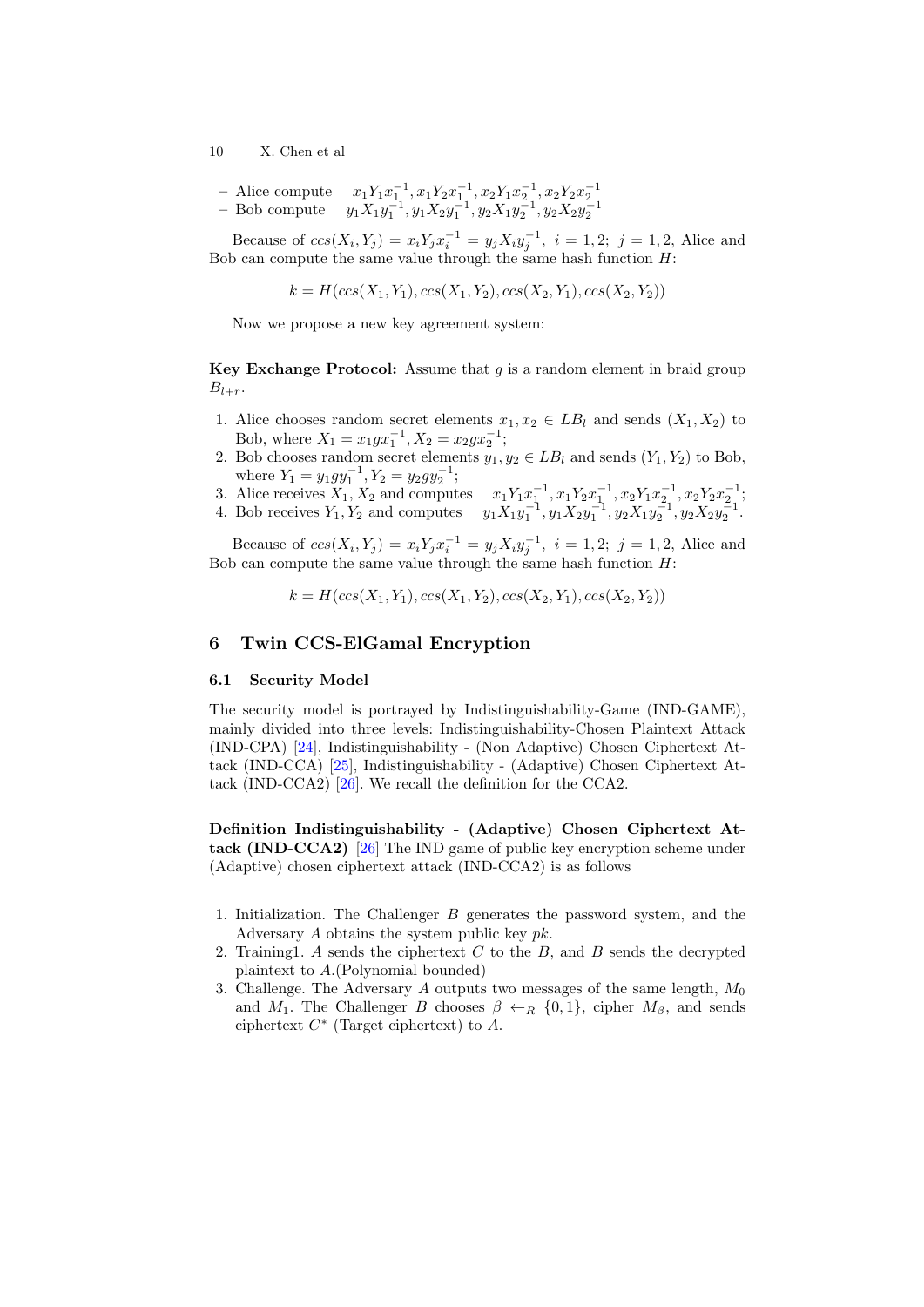- 4. Training 2. A sends the ciphertext  $C(C \neq C^*)$  to the B, and B sends the decrypted plaintext to A.(Polynomial bounded)
- 5. Guess. A outputs  $\beta'$ , if  $\beta' = \beta$ , return 1, A attack successfully.

The advantage of the adversary A can be defined as a function of the parameter K:

$$
Adv_A^{CCA2}(K) = \left| Pr[\beta' = \beta] - \frac{1}{2} \right|
$$

For a polynomial time adversary A, there is a negligible function  $\varepsilon(K)$  that makes  $Adv_{A}^{CCA2}(K) \leq \varepsilon(K)$  set up, it is called IND-CCA2 security.

### 6.2 Security of the Twin CS Encryption Scheme

**Theorem 3.** Suppose that  $H$  is modeled as a random oracle, the twin CS encryption scheme is secure against Chosen Ciphertext Attack under the CCS assumption, and that the underlying symmetric cipher is itself secure against chosen ciphertext attack.

**Proof:** It is easy to see that the twin CS encryption scheme is secure against chosen ciphertext attack under the strong twin CCS assumption, and that the underlying symmetric cipher is itself secure against chosen ciphertext attack,  $H$  is modeled as a random oracle. However, according to theorem 1, the CCS assumption holds if and only if the strong twin CCS assumption holds. So, the twin CS encryption scheme is secure against Chosen Ciphertext Attack under the condition of the theorem 3.

# 7 Conclusion

In this work, we presented the twin conjugacy search problem and a trapdoor test. The trapdoor test is very useful and has many applications. In fact, our work would like to avoid making stronger assumptions, or working with specialized groups. All of the theory in this paper built in the braid group, however, our theory applies to any noncommutative group as long as the conjugacy search problem is hard over it. Compared to the original CSP-scheme, we make a little change in the process of the encryption.

Acknowledgments. We thank any reviewers to comments our paper.

## References

<span id="page-10-0"></span>1. Ko, K.H., Lee, S.J., Cheon, J.H., Han, J.W., Kang, J., Park, C: New Public-Key Cryptosystem Using Braid Groups. In: Bellare M.(eds) CRYPTO 2000. LNCS, vol 1880. Springer, Heidelberg. (2000) [https://doi.org/10.1007/3-540-44598-6\\_10](https://doi.org/10.1007/3-540-44598-6_10)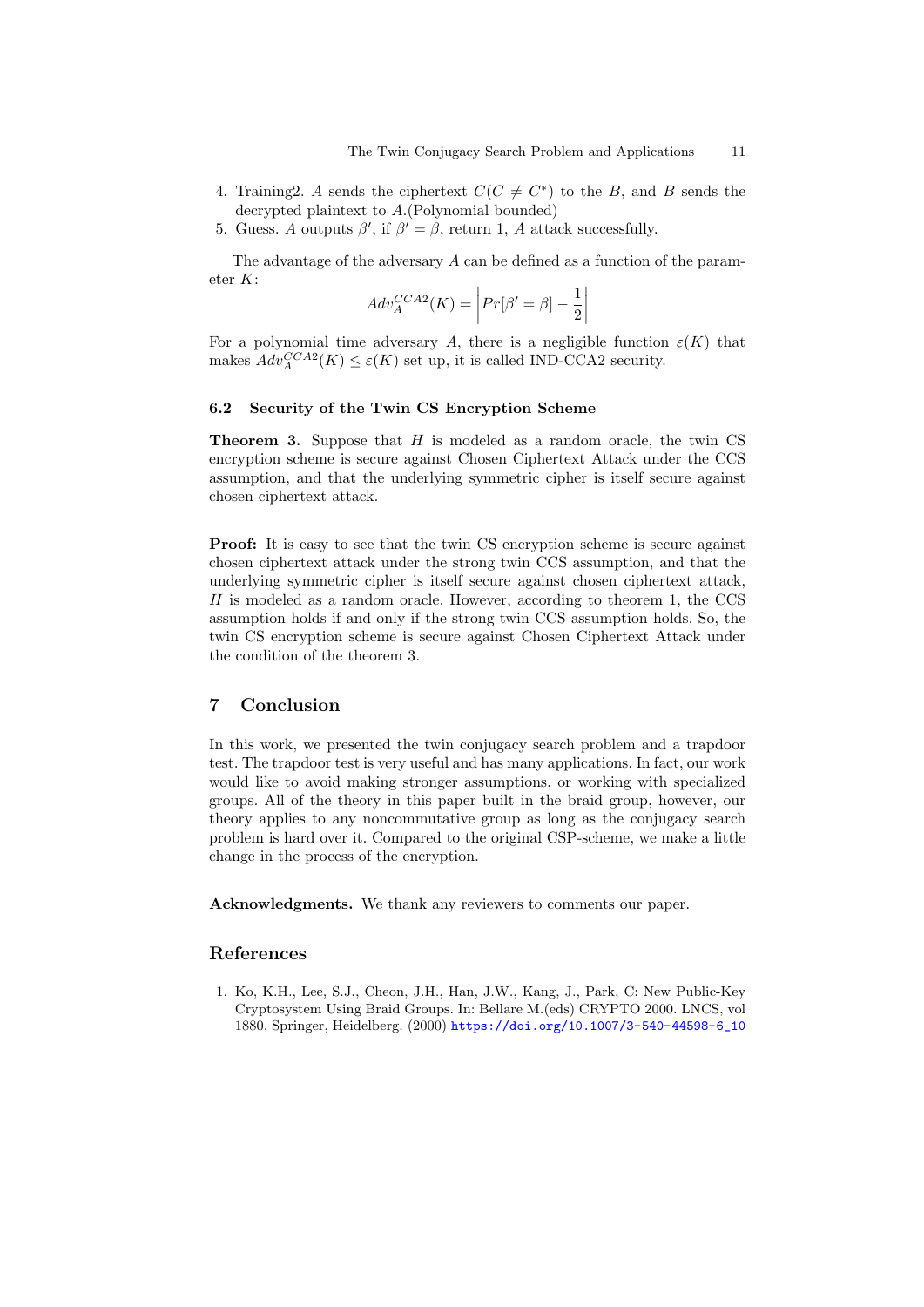- 12 X. Chen et al
- <span id="page-11-0"></span>2. Anshel, I., Atkins, D., Goldfeld, D., Gunnells, P.E.: Walnut  $DSA^{TM}$ : A Quantum-Resistant Digital Signature Algorithm. Cryptology ePrint Archive, Report2017/058. (2017) <http://eprint.iacr.org/2017/058>.
- <span id="page-11-1"></span>3. Algebraic Eraser Digital Signature System, Provisional Patent, September, 2015.
- <span id="page-11-2"></span>4. Shpilrain, V., Ushakov, A.: Thompsons Group and Public Key Cryptography. In: Ioannidis J., Keromytis A., Yung M. (eds) ACNS 2005. LNCS, vol. 3531, pp. 151- 163. Springer, Heidelberg. (2005) [https://doi.org/10.1007/11496137\\_11](https://doi.org/10.1007/11496137_11)
- <span id="page-11-17"></span>5. You, W.Q., Chen, X.M., Li, W.X.: Provably Secure Integration Cryptosystem on Non-Commutative Group. Cryptology ePrint Archive, Report 2018/512 (2018). <https://eprint.iacr.org/2018/512>
- <span id="page-11-3"></span>6. Burillo, J., Matucci, F., Ventura, E.: The conjugacy problem in extensions of Thompsons group  $F$ . Isr. J. Math. 216(1), 15-59. (2016) [https://doi.org/10.](https://doi.org/10.1007/s11856-016-1403-9) [1007/s11856-016-1403-9](https://doi.org/10.1007/s11856-016-1403-9)
- <span id="page-11-4"></span>7. Yamamura A. : Security Analysis of Public Key Encryptions Based on Conjugacy Search Problem. In: Linawati, Mahendra M.S., Neuhold E.J., Tjoa A.M., You I. (eds) ICT-EurAsia 2014. LNCS, vol. 8407, pp. 554-563. Springer, Heidelberg. (2014)
- <span id="page-11-5"></span>8. Myasnikov, A.D., Ushakov, A.: Length Based Attack and Braid Groups: Cryptanalysis of Anshel-Anshel-Goldfeld Key Exchange Protocol. In: Okamoto T., Wang X. (eds) PKC 2007. LNCS, vol. 4450, pp. 76-88. Springer, Heidelberg. (2007)
- <span id="page-11-7"></span>9. Myasnkov, A., Shpilrain, V., Ushakov, A.: Non-commutative cryptography and complexity of group-theoretic problems. Providence, Rhode Island. (2011)
- <span id="page-11-8"></span>10. Vasco, M.I.G., Steinwandt, R.: Group Theoretic Cryptography. Chapman & Hall/CRC. (2015)
- <span id="page-11-10"></span>11. Shor, P.W.: Polynomial-Time Algorithms for Prime Factorization and Discrete Logarithms on a Quantum Computer. Quantum Entanglement and Quantum Information-Ccast. pp. 303-332. (1999)
- <span id="page-11-9"></span>12. You, W.Q., Chen X.M.,et al.: Research on a mixed cryptosystem with perfect privacy. In Proceedings of IEEE 3rd Information Technology and Mechatronics Engineering Conference. pp. 966-970. (2017)
- <span id="page-11-11"></span>13. Proos, J., Zalka, C.: Shors Discrete Logarithm Quantum Algorithm for Elliptic Curves. Quantum Inf. Comput. 3(4), 317-344. (2003)
- <span id="page-11-6"></span>14. Gebhardt,V.: Conjugacy search in braid groups: From a braid-based cryptography point of view. In: Marc G. (eds) AAECC 2006. LNCS, Vol. 17, pp. 219-238. Springer, Heidelberg. (2006)
- <span id="page-11-12"></span>15. Guo, F., Susilo, W., Mu, Y., Chen, R., Lai, J., Yang, G.: Iterated Random Oracle: A Universal Approach for Finding Loss in Security Reduction. In: Cheon, J., Takagi, T. (eds) ASIACRYPT 2016. ASIACRYPT 2016. LNCS, vol. 10032, pp. 745-776. Springer, Heidelberg. (2016) [https://doi.org/10.1007/978-3-662-53890-6\\_25](https://doi.org/10.1007/978-3-662-53890-6_25)
- <span id="page-11-13"></span>16. Abe, M., Fuchsbauer, G., Groth, J. et al.: Structure-Preserving Signatures and Commitments to Group Elements. J.Cryptol. 29(2), 363-421(2016). [https://doi.](https://doi.org/10.1007/s00145-014-9196-7) [org/10.1007/s00145-014-9196-7](https://doi.org/10.1007/s00145-014-9196-7)
- <span id="page-11-14"></span>17. Kaya, B.: The complexity of the topological conjugacy problem for Toeplitz subshifts. Isr. J. Math. 220(2),873C897. (2017) [https://doi.org/10.1007/](https://doi.org/10.1007/s11856-017-1537-4) [s11856-017-1537-4](https://doi.org/10.1007/s11856-017-1537-4)
- <span id="page-11-15"></span>18. Cash D., Kiltz E., Shoup V. : The Twin Diffie-Hellman Problem and Applications. In: Smart N. (ed.) EUROCRYPT 2008. LNCS, vol. 4965, pp.?127-145. Springer,Heidelberg. (2008) [https://doi.org/10.1007/978-3-540-78967-3\\_8](https://doi.org/10.1007/978-3-540-78967-3_8).
- <span id="page-11-16"></span>19. Elgamal, T.: A public key cryptosystem and a signature scheme based on discrete logarithms. In Blakley G.R., Chaum D. (eds) CRYPTO 1984. LNCS, vol. 196, pp. 10-18. Springer, Heidelberg. (1984) [https://doi.org/10.1007/3-540-39568-7\\_2](https://doi.org/10.1007/3-540-39568-7_2)